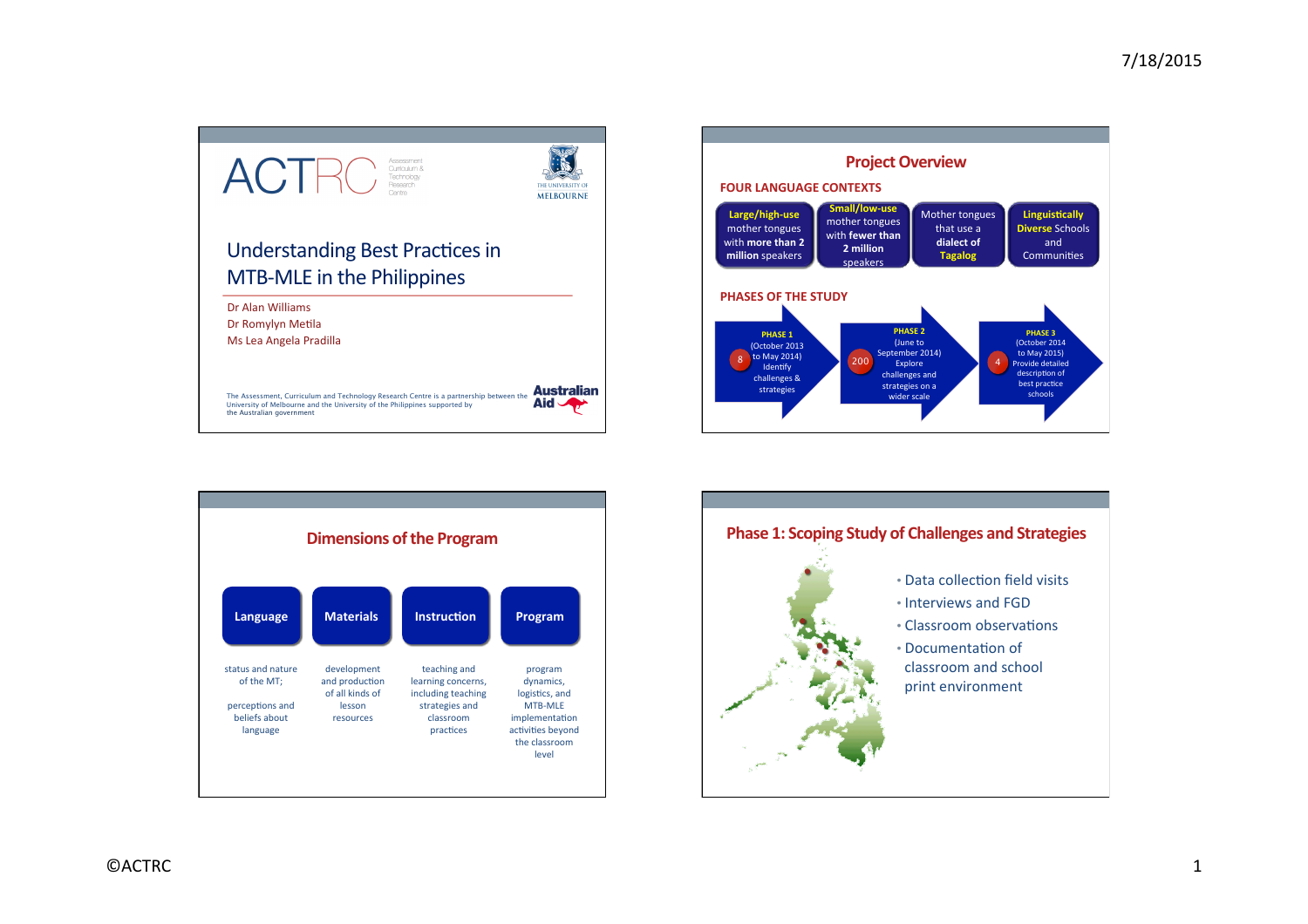| <b>Phase 1: Major Challenges and Strategies</b> |                                                                                                                                                                |                                                                                                                                  |  |
|-------------------------------------------------|----------------------------------------------------------------------------------------------------------------------------------------------------------------|----------------------------------------------------------------------------------------------------------------------------------|--|
| <b>DIMENSIONS</b>                               | <b>CHALLENGES</b>                                                                                                                                              | <b>STRATEGIES</b>                                                                                                                |  |
| Language                                        | Community's high regard for<br><b>Filipino and English</b><br>Lack of standardization of the MT                                                                | School level standardization of MT<br>Parents relearning MT with children                                                        |  |
| <b>Instruction</b>                              | Long MT words for math<br>٠<br>Low MT proficiency of teachers<br>٠                                                                                             | Translation/code-switching into<br>٠<br><b>English and Filipino</b><br>Use of realia and pictures                                |  |
| <b>Materials</b>                                | Incomplete or late delivery of<br>٠<br>materials<br>Mismatch between pupils' MT and<br>٠<br>language used in LMs<br>Time and effort in materials<br>production | Use of school funds and teachers'<br>$\bullet$<br>own money<br>School program to produce<br>materials<br>Use of a local magazine |  |
| Program                                         | Teachers' feeling of forced<br>compliance<br>Limited program advocacy<br>٠<br>Mismatched MOI and MT                                                            | <b>Meetings of parents</b><br>٠<br>Professional development<br>MT homework to connect school<br>٠<br>with home                   |  |



| • Phase 2 instruments (closed and open questions)<br>•79% response rate |                      |                        |  |
|-------------------------------------------------------------------------|----------------------|------------------------|--|
|                                                                         |                      |                        |  |
| <b>Language Contexts</b><br>Large Language                              | No. of Schools<br>35 | No. of Teachers<br>348 |  |
| <b>Small Language</b>                                                   | 36                   | 217                    |  |
| <b>Tagalog</b>                                                          | 37                   | 334                    |  |
| <b>Linguistically Diverse</b>                                           | 50                   | 349                    |  |
| <b>Total</b>                                                            | 158                  | 1248                   |  |
|                                                                         |                      |                        |  |

## **Phase 2: Data Analysis**

- Use of NVivo software (also used in phase 1)
	- Coding
	- 9 general nodes
	- 39 specific nodes
- Analysis of differences and correlations
- one-way analysis of variance
- Pearson correlation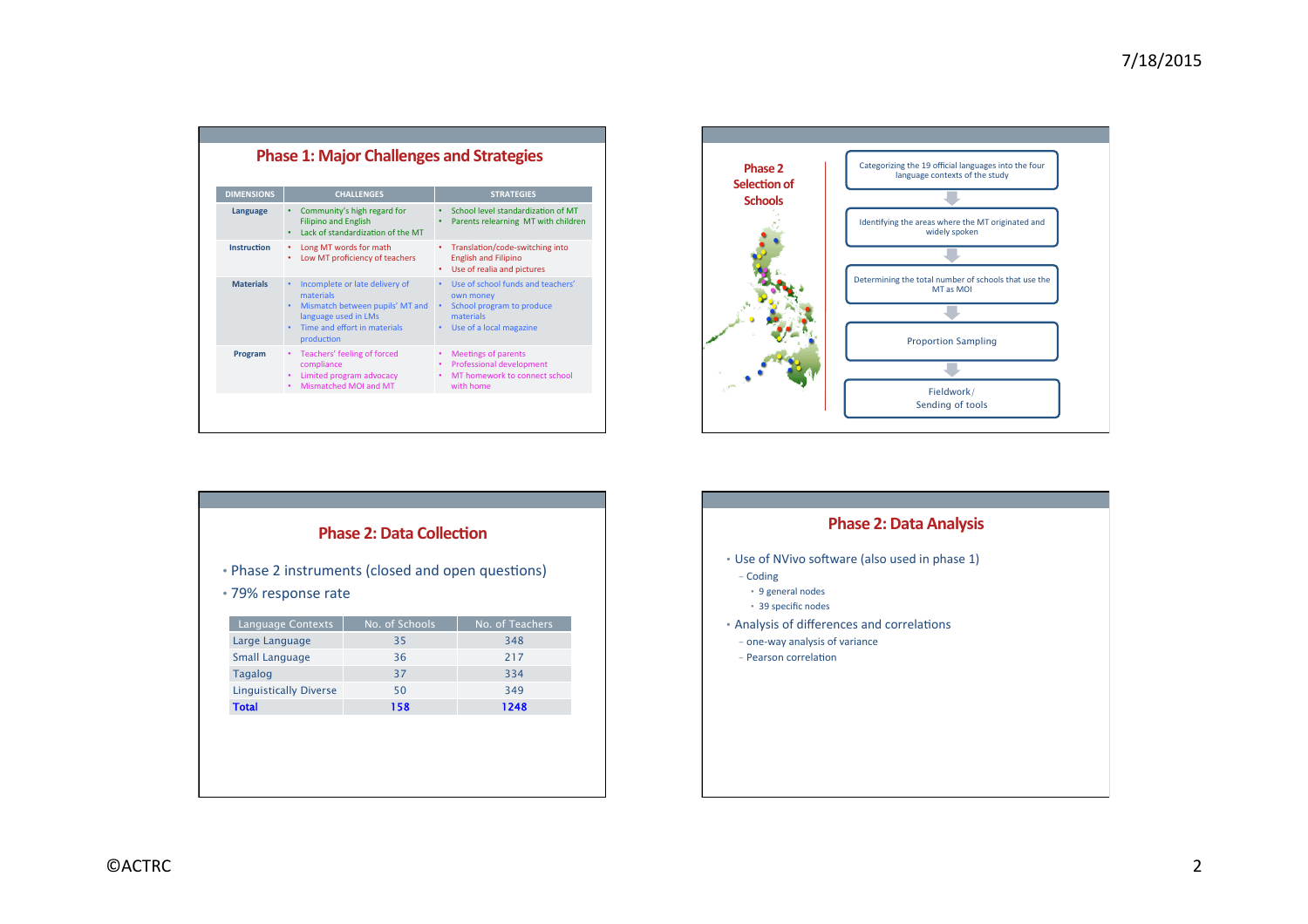



|                           | <b>Single Language Program</b>   | <b>Multiple Language Program</b>      |                                                                                            |
|---------------------------|----------------------------------|---------------------------------------|--------------------------------------------------------------------------------------------|
| <b>Type A</b>             | <b>Type B</b>                    | <b>Type A</b>                         | <b>Type B</b>                                                                              |
| MT is a local<br>language | MT is a widely-<br>used language | All MTs are <b>local</b><br>languages | At least 1 MT is<br>a local language<br>٠<br>At least 1 MT is<br>a widely-used<br>language |
| 19                        | 12                               | $\overline{2}$                        | 15                                                                                         |

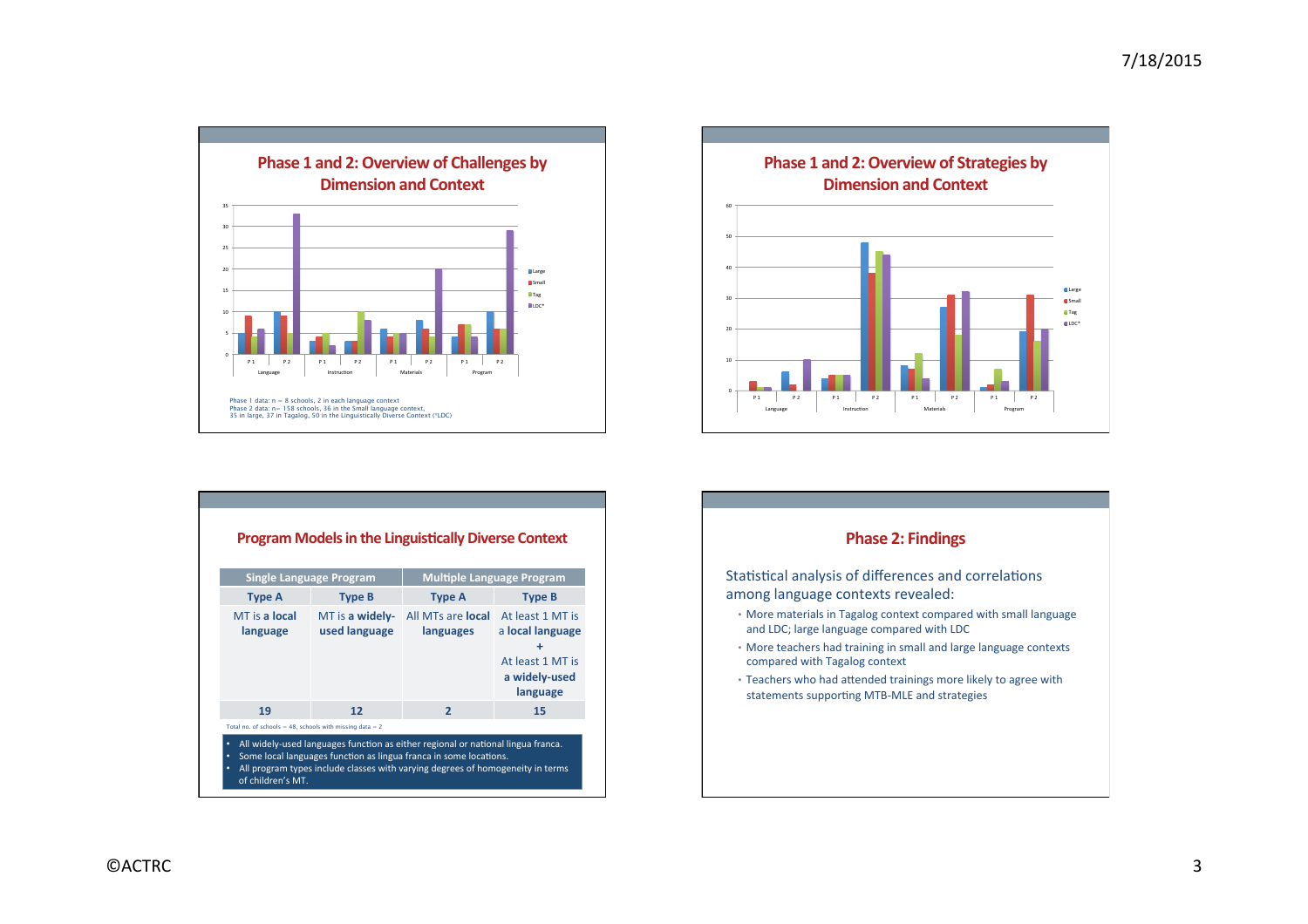



|                           |                                                                                                                                    | <b>Large Language Context</b>                                                                                                                                |                                                                     |
|---------------------------|------------------------------------------------------------------------------------------------------------------------------------|--------------------------------------------------------------------------------------------------------------------------------------------------------------|---------------------------------------------------------------------|
|                           | Sinugbuanong Binisaya as MT MOI<br>School is located at the heart of Cebu City<br>Very large school with more than 6,000 enrollees |                                                                                                                                                              |                                                                     |
| Language                  | Instruction                                                                                                                        | <b>Materials</b>                                                                                                                                             | Program                                                             |
| • Use of MT<br>dictionary | • Two-track<br>method<br>• Total physical<br>response<br>• Cultural<br>teaching<br>approach                                        | • Availability of a<br>comprehensive<br>set of MT<br>materials<br>• Regular grade<br>level LAC<br>sessions for<br>materials<br>development<br>and production | $\bullet$ Close<br>supervision of<br>school head to<br>K-3 teachers |
|                           | High level of self-motivated localized materials production                                                                        | at school level                                                                                                                                              |                                                                     |

|                                                                                                                                                                                            |                                                                                                                                 | <b>Small Language Context</b>                                                                                                                                    |                                 |
|--------------------------------------------------------------------------------------------------------------------------------------------------------------------------------------------|---------------------------------------------------------------------------------------------------------------------------------|------------------------------------------------------------------------------------------------------------------------------------------------------------------|---------------------------------|
| $\bullet$ Akeanon as MT MOI<br>٠                                                                                                                                                           | • School is located in a $4th$ class municipality in Aklan province<br>A small school with less than 500 enrollees              |                                                                                                                                                                  |                                 |
| Language                                                                                                                                                                                   | <b>Instruction</b>                                                                                                              | <b>Materials</b>                                                                                                                                                 | Program                         |
| . Involvement of<br>the teachers in<br>the validation<br>of the<br>orthography<br>• Asking the<br>assistance of<br>elders in the<br>community in<br>understanding<br>difficult MT<br>terms | • Use of primer<br>lessons<br>• Bridging and<br>translanguaging<br>to prepare<br>students for use<br>of Filipino and<br>English | • Collection of<br>local stories,<br>songs and<br>poems from<br>the community<br>members<br>$\bullet$ Creation of a<br>criterion-<br>referenced test<br>for LAPG | • Parents Club<br>• Purok study |
|                                                                                                                                                                                            | Strong community support and involvement especially in<br>materials production and program implementation                       |                                                                                                                                                                  |                                 |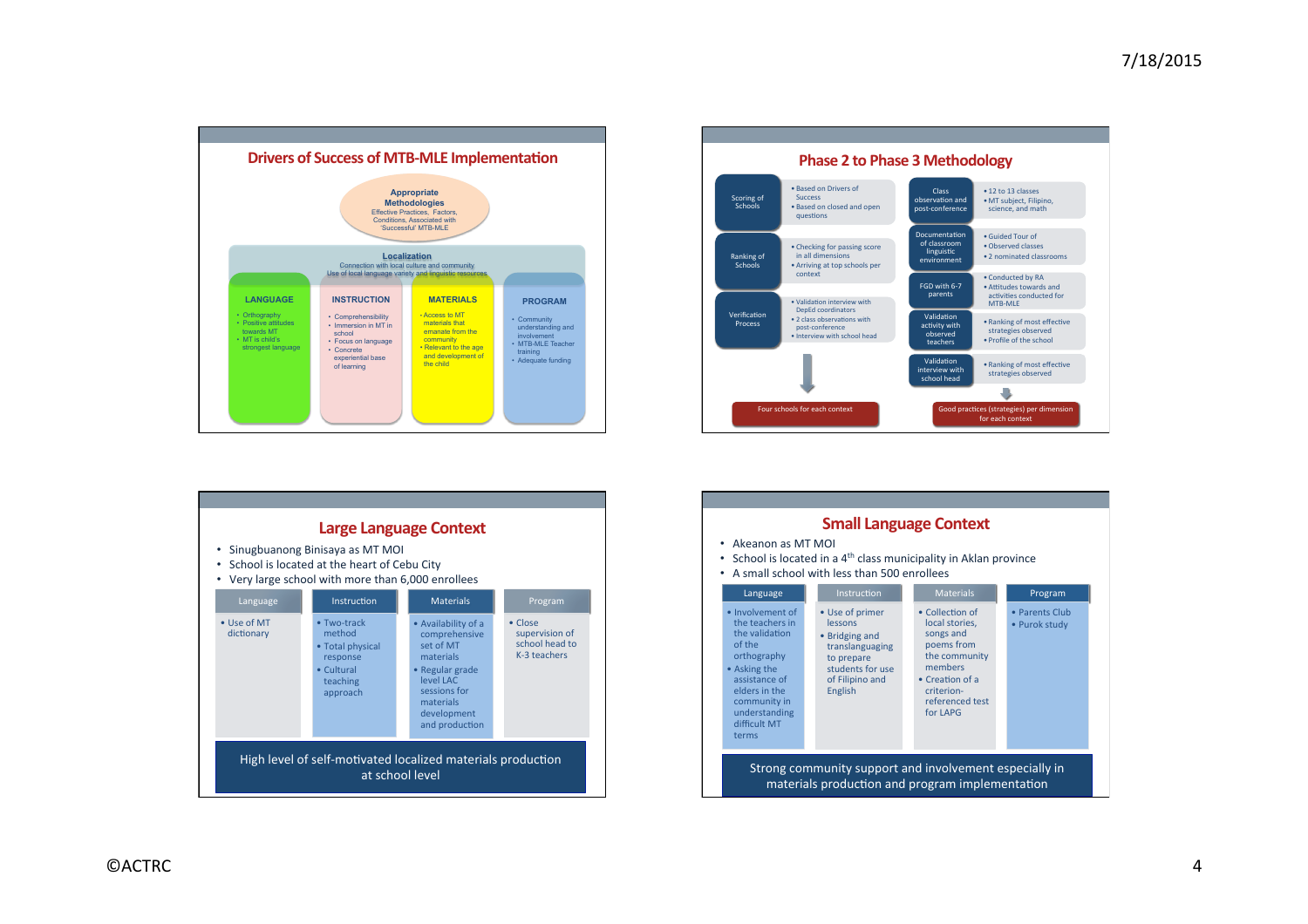| ٠                                                                                            | Tagalog Batangas variety as MT MOI<br>Located at the heart of the city                                              | <b>Tagalog Context</b>                                                                                             |                                                                                                                                    |
|----------------------------------------------------------------------------------------------|---------------------------------------------------------------------------------------------------------------------|--------------------------------------------------------------------------------------------------------------------|------------------------------------------------------------------------------------------------------------------------------------|
| Language                                                                                     | Instruction                                                                                                         | <b>Materials</b>                                                                                                   | Program                                                                                                                            |
| • Noticeable<br>distinction of<br>variety<br>• Further<br>standardization<br>of the language | • Clear<br>understanding<br>of MT and<br>Filipino content<br>• Learner-<br>centered<br>• Localization<br>• Bridging | • Learning<br>Packages<br>• Collection of<br>local stories,<br>songs and<br>poems from<br>the community<br>members | • Reading<br>remediation<br>program<br>• Provision for<br><b>MTB-MLE</b><br>classroom<br>• Systematized<br>pooling of<br>materials |
|                                                                                              |                                                                                                                     |                                                                                                                    |                                                                                                                                    |